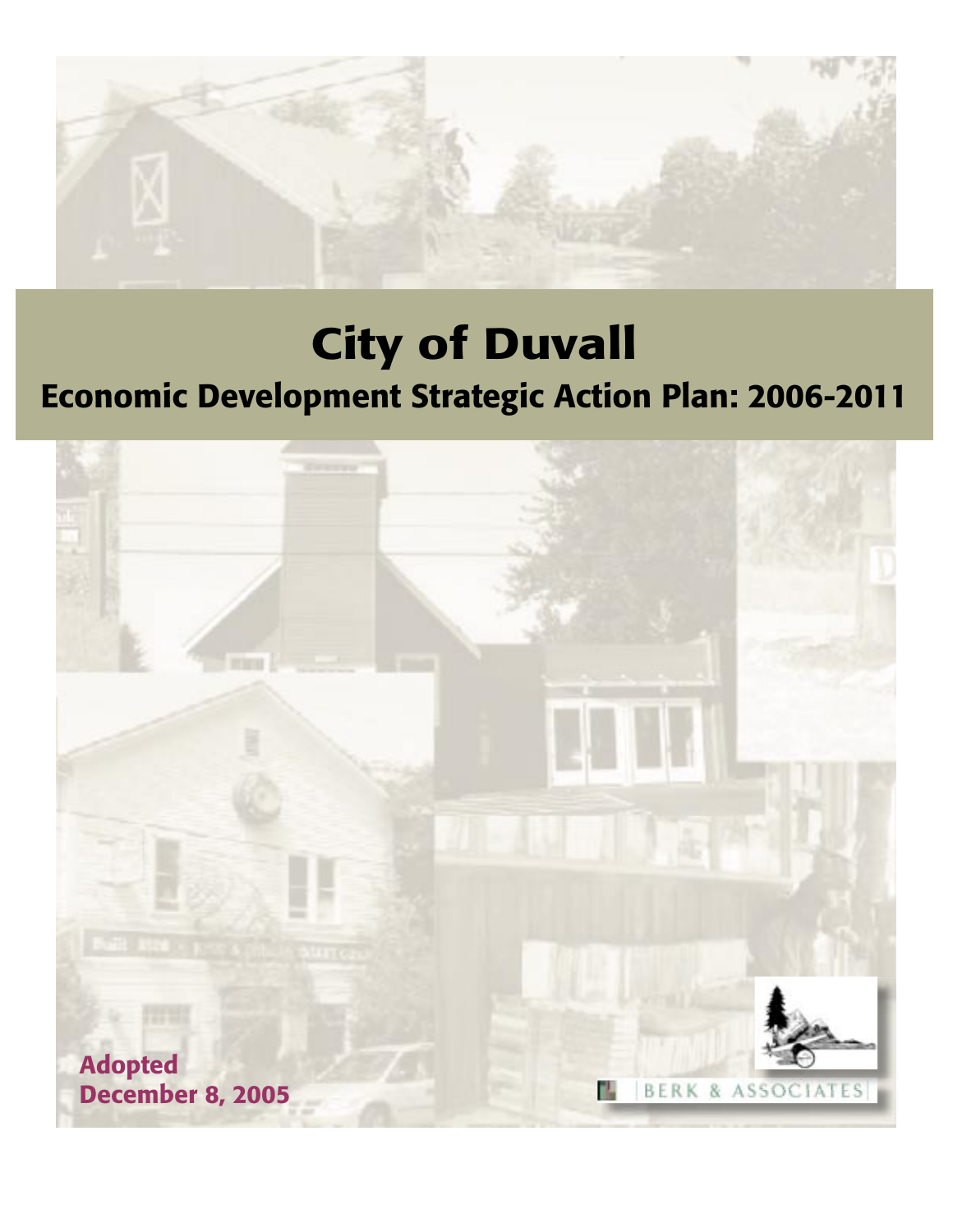

#### "Helping Communities and Organizations Create Their Best Futures"

Founded in 1988, we are a multi-disciplinary strategy and analysis firm providing integrated, creative and analytically rigorous approaches to complex policy and planning decisions. Our team of strategic planners, policy and financial analysts, economists, cartographers, information designers and facilitators work together to bring new ideas, clarity, and robust frameworks to the development of analytically-based and action-oriented plans.

#### BERK & ASSOCIATES

120 Lakeside Avenue Suite 200 Seattle, Washington 98122 P (206) 324-8760

www.berkandassociates.com

**Principals:** Bonnie Berk and Michael Hodgins **Project Manager:** Brian Murphy Additional Analysts: Chris Mefford (Community Attributes), Brett Sheckler, Kapena Pflum, Meghann Glavin Report Production: Erica Natali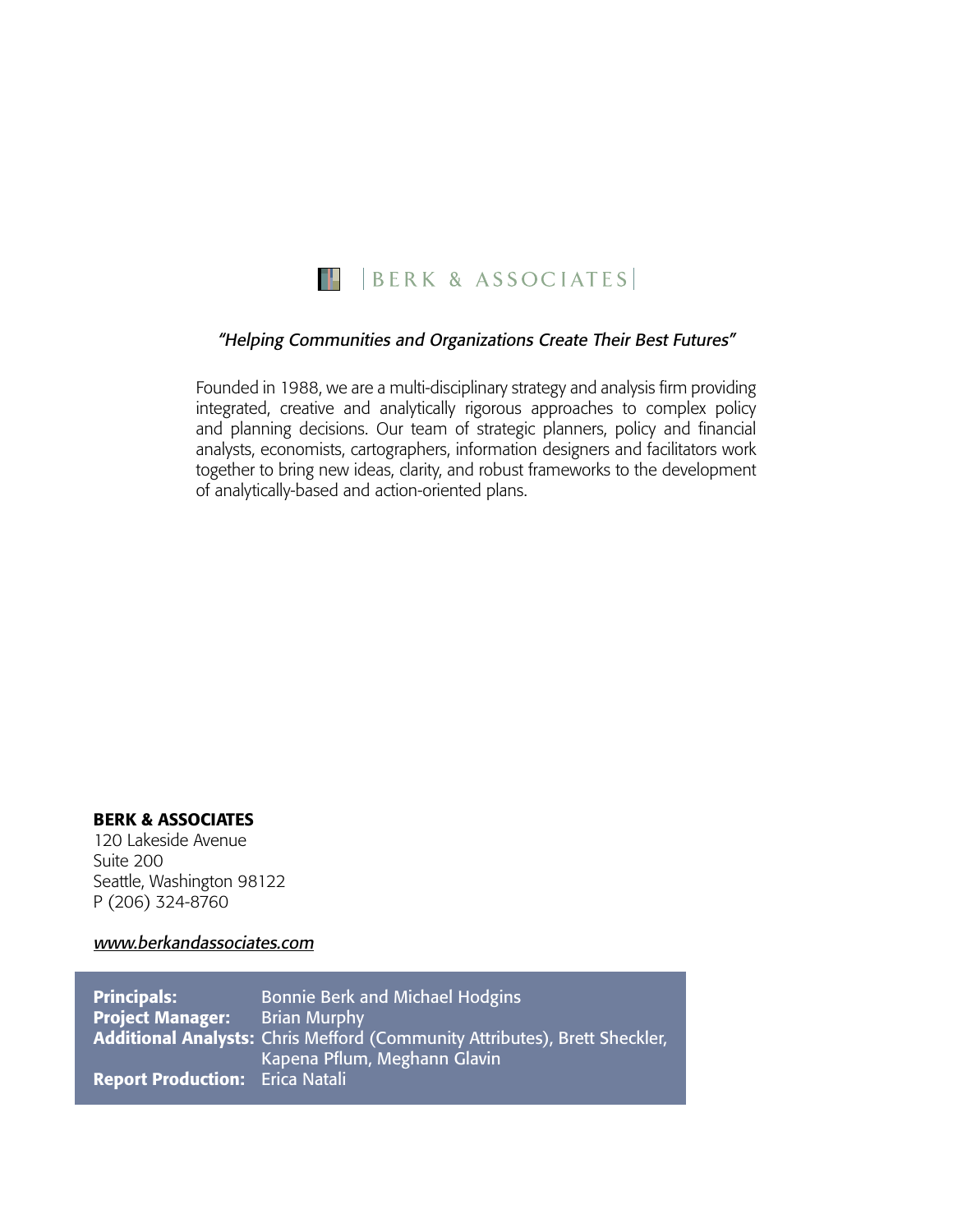# **ACKNOWLEDGEMENTS**

Many individuals gave their time, thoughtfulness and energy to the making of this Plan. Contributors were motivated by a readily apparent fondness for the City of Duvall as it is – and a clear commitment to helping the community achieve its best possible future.

In particular, we would like to thank the following groups and individuals:

- Members of the City of Duvall Cultural Planning Steering Committee, whose passion and inspired ideas are incorporated in many places of this Plan
- Patrick Overton of Astoria, Oregon's Front Porch Institute (www.patrickoverton.com), who facilitated and supported the work of the Cultural Planning Steering Committee
- The 30 individual stakeholders whose thoughtful contributions, summarized in the Stakeholder Interview Summary, informed much of this Plan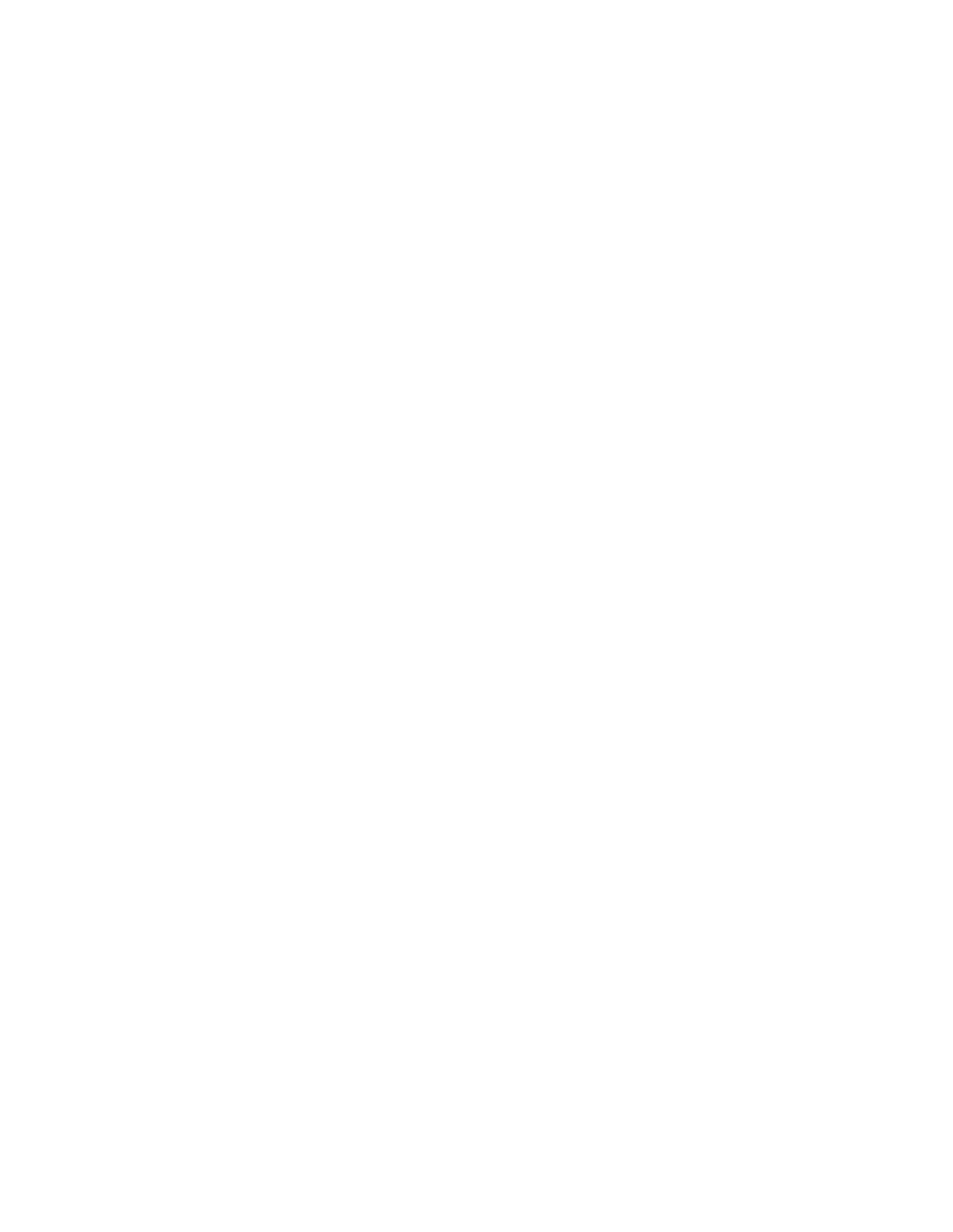# **CITY OF DUVALL ECONOMIC DEVELOPMENT STRATEGIC ACTION PLAN: 2006-2011 ADOPTED DECEMBER 8, 2005**

# **INTRODUCTION**

#### **Plan Purpose and Context**

Together with the supporting analytics which accompany this document, this Plan is designed to provide direction and prioritization for the City and its partners in economic development for the coming five years. With this Plan, the City is better positioned to make the informed and proactive choices that will allow it to choose among a range of possible futures.

This Plan was prepared shortly after the lifting of Duvall's development moratorium, which had been in place since July 1999. During the six year moratorium, City staff and residents engaged in a tremendous effort to plan for future growth. The City's Economic Development Action Plan must be seen as the latest addition to this very proactive process which includes creation of the following plans and documents:

- Citywide Visioning Plan adopted March 2003
- Downtown Sub-Area Plan adopted February 2004
- Comprehensive Plan adopted November 2004
- Unified Development Regulations adopted July 2005

## **Guiding Principles**

This Economic Development Strategic Action Plan is built upon the understanding that the City's economy is intrinsically tied to its livability and quality of life, as well as the identity it presents to others, be they potential tourists, residents or employers.

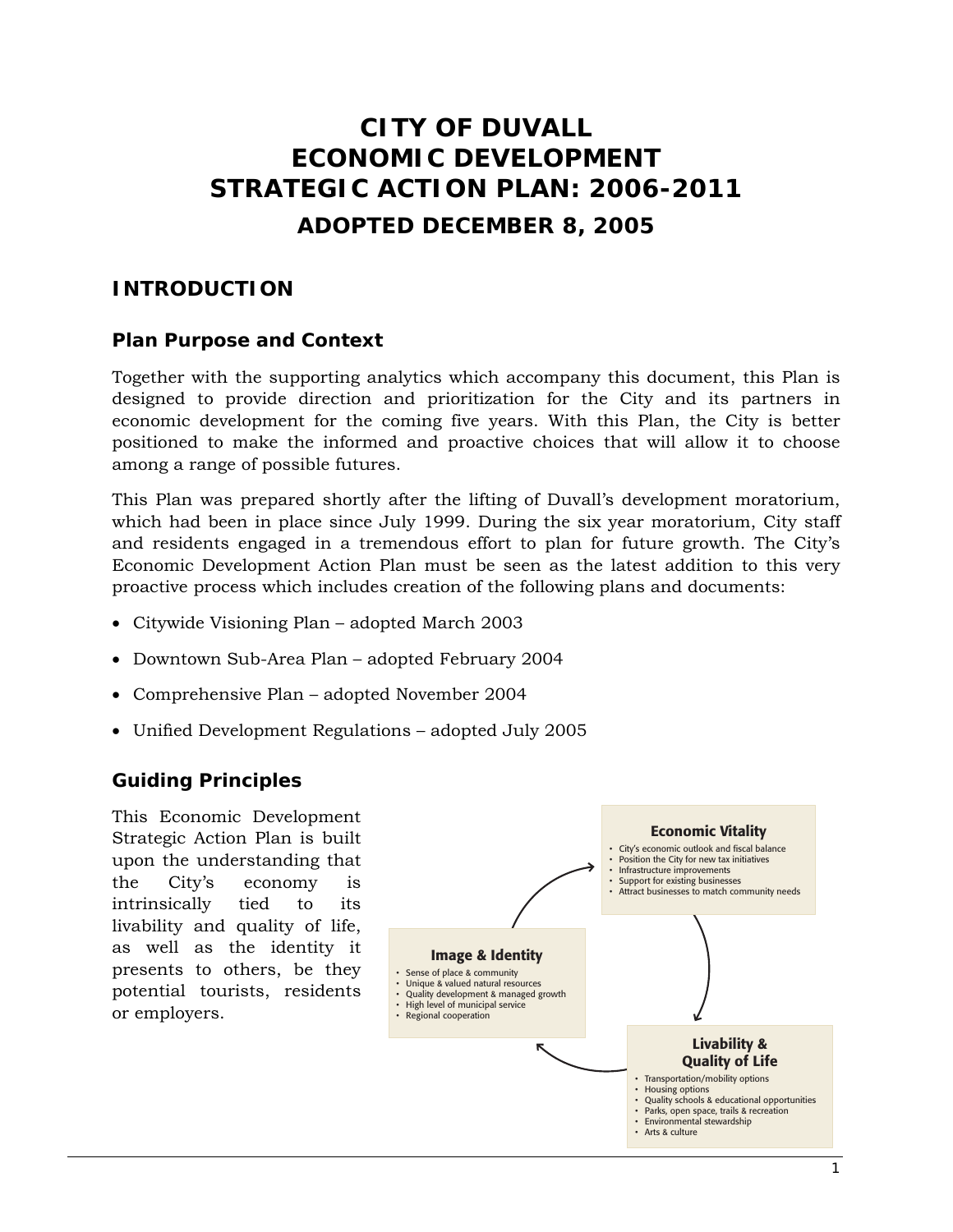Based on this understanding of the interrelationships between the City's economy, quality of life and image, the Plan is guided by the following **Guiding Principles**:

- Enhance Duvall's attractiveness as a great place to do business, live and visit
- Draw on Duvall's culture and heritage, respecting the City's rural character as a key asset. At the same time, embrace and proactively plan for change.
- Support a family-friendly environment. Consider the large presence of families when considering residential and commercial development, infrastructure investments, community events and other actions.
- Target City investments and efforts in enhancements which benefit and are attractive to both City residents and out-of-town visitors. For example, maximize benefit from the river for local residents and as a tourism draw.
- Tie investments in public infrastructure to economic development and future development goals
- Leverage resources through collaboration among the City, community groups and community volunteers. Form "tiger teams" to address key areas of interest, bringing together City and community resources and ideas. Consider teams dedicated to:
	- o Old Town
	- o Recreation
	- o Business retention
	- o Recruitment of targeted businesses and industries

#### **Planning Process**

This Plan was created by the City's Economic Development Committee, working from May to December, 2005. This standing Council Committee is comprised of three Council members: Will Ibershof (Chair), Dianne Brudnicki and Gérard Cattin. The Committee is supported by City staff, including Doreen Booth, Planning Director, and Steve Schuller, Director of Public Works. Analytic and facilitative support for this planning project was provided by Berk & Associates.

This Plan draws on substantial amounts of quantitative and qualitative research, which is presented in the attachments to this document:

- A comprehensive analysis of the City's demographic, economic, market and land use conditions is contained in the Economic Development Profile.
- The memorandum titled Fiscal Implications of Land Use Alternatives captures the impacts of different land use choices on the City's financial position.
- Summaries of phone and in-person interviews with more than 30 stakeholders and the City's Cultural Planning Steering Committee present important context and community opinions.
- Additional public input was gained at the Public Open House held on September 29, 2005.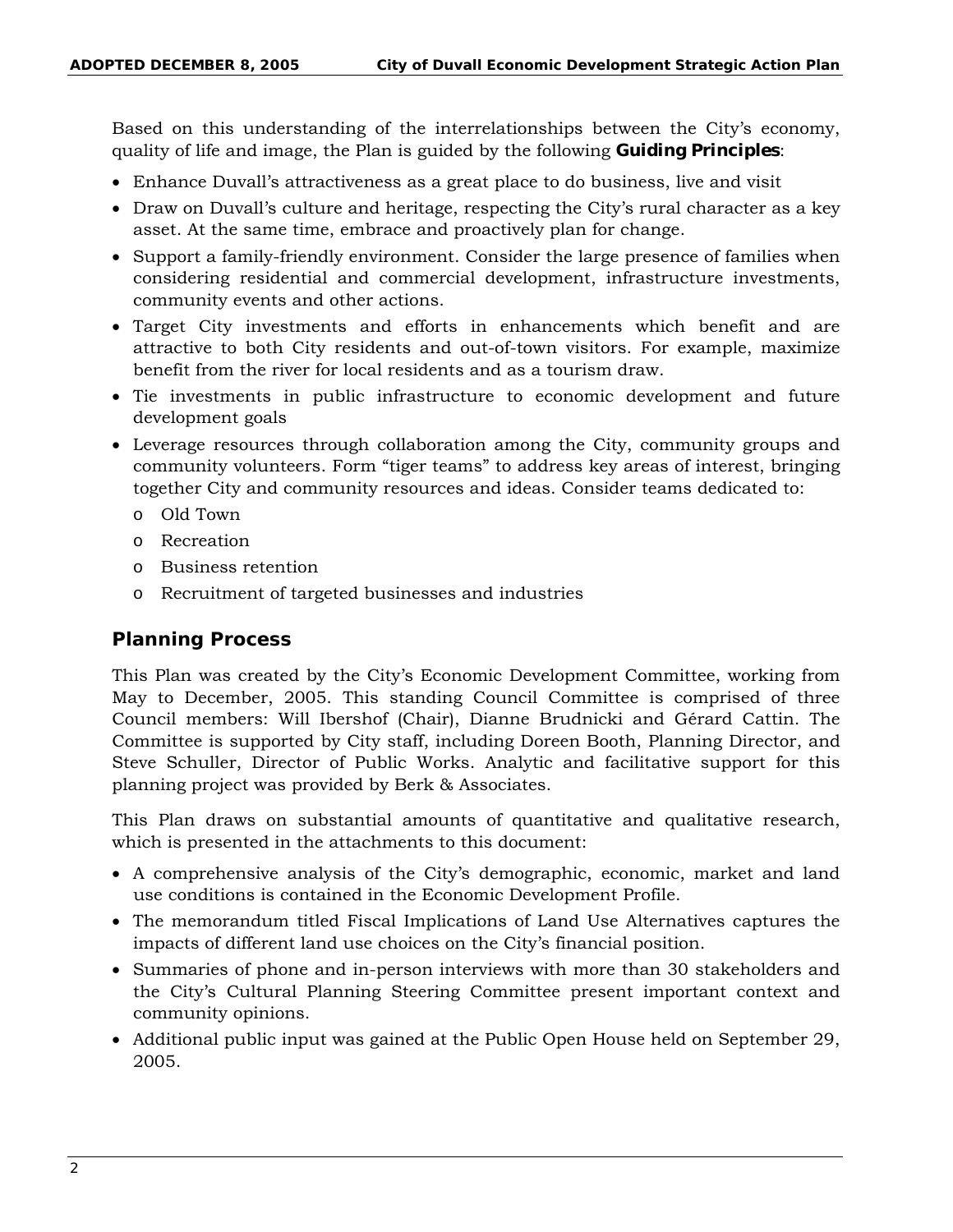The above analysis was synthesized in a document titled Assessment of Key Factors, also found in the attachments to this document.

From this wealth of data and input, the members of the Economic Development Committee identified opportunities, established priorities and drafted the Goals and Strategies which follow.

#### **Plan Implementation**

An important piece of the planning process has been to consider Plan implementation, clearly identifying priority action items, anticipated timelines and implementation leads. Following each actionable item in the Plan, bracketed notes clarify who will be responsible for advancing the item in the identified timeframe.



= specific, actionable step

 $\frac{1}{2}$  = partnerships

Short-Term = Accomplished in 1st year of Plan implementation

Medium-Term = Accomplished in years 2 and 3

Long-Term = Accomplished in years 4 and beyond

Two Priority Focus Areas are also identified in the text.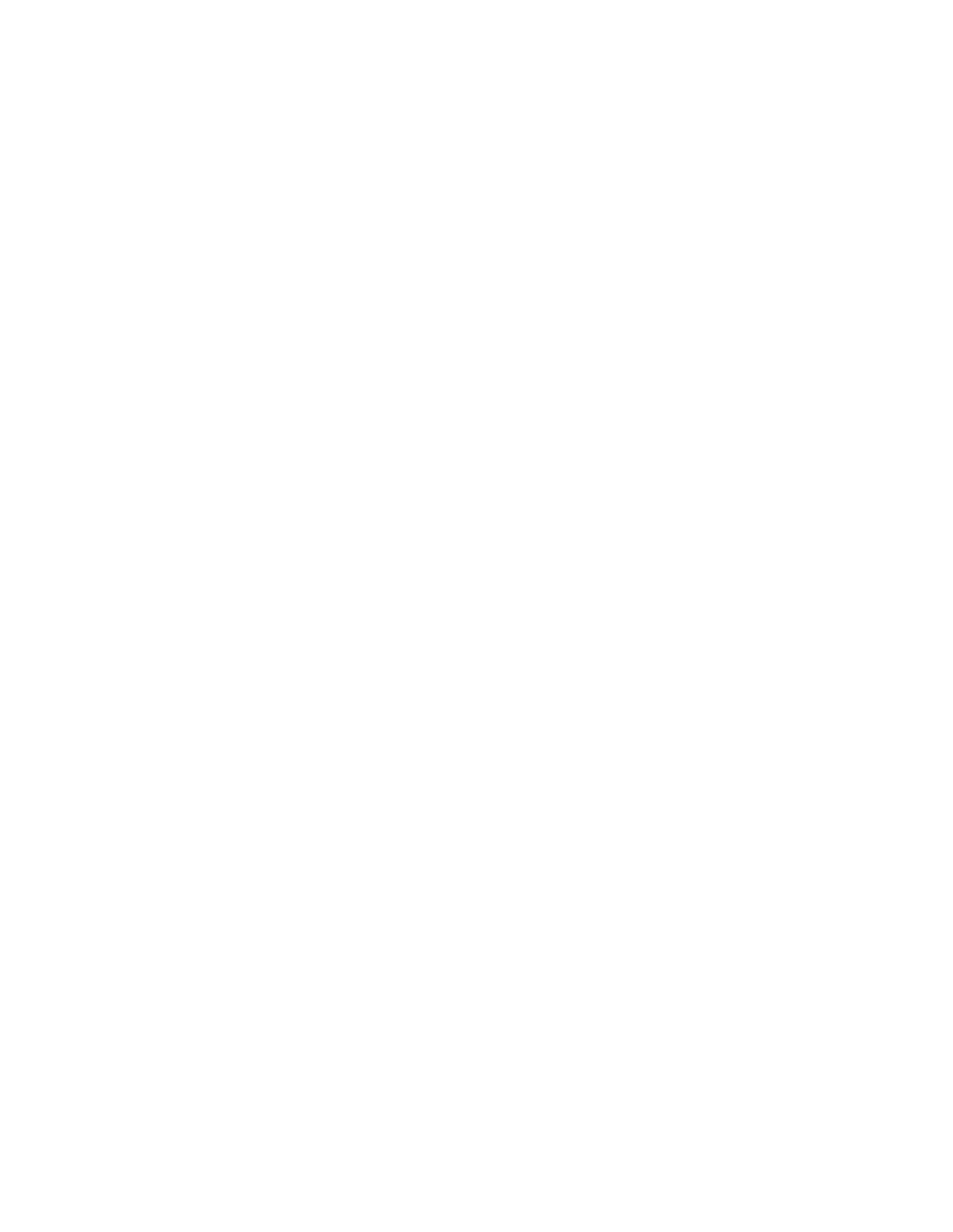# **Summary –** *The Plan on a Page*

## **Goal I. Maximize the Potential of Duvall's Character and Quality of Life**

- A. Establish a "Duvall Cultural Corridor"
- B. Support Old Town as the heart of the community **[Priority Focus Area]**
- C. Improve motorized and non-motorized transportation infrastructure **[Priority Focus Area]**
- D. Continue to enhance Duvall's high quality of life, making Duvall a great place to live
- E. Support a cohesive community identity while recognizing and enhancing neighborhood identity

# **Goal II. Promote the Vitality of Duvall's Existing Businesses**

- A. Increase the trade capture of Duvall's retailers
- B. Promote business retention and expansion
- C. Ensure is Duvall an attractive place for customers to shop and for businesses to operate: enhance Duvall's business climate

#### **Goal III. Implement an Active Business Development and Recruitment Plan**

- A. Proactively recruit target businesses or industries
- B. Support entrepreneurship and new business development
- C. Encourage larger-scale commercial and mixed use development in the southern portion of town
- D. Develop a vibrant Main Street Corridor

#### **Goal IV. Guide Future Residential Development to Provide Long-Term Benefits for the City**

- A. Ensure residential development is in desired locations and of desirable quality
- B. Recruit and support the development of workforce housing

# **Goal V. Maximize the City's Potential as an Interregional Tourism Destination**

- A. Use visitor maps, directories and attractive signage to identify points of interest
- B. Actively promote the City's natural, cultural, artistic and agricultural assets
- C. Promote usage of the City's trails
- D. Recruit overnight lodging options
- E. Collaborate with other Valley cities to boost the sub-region's tourism draw through unified marketing, signage, and other activities

## **Goal VI. Coordinate Economic Development Planning/Admin and Enhanced Communication**

- A. Dedicate City resources to economic development planning and implementation
- B. Create a unique and meaningful City identity
- C. Develop a proactive marketing strategy identifying key audiences and messages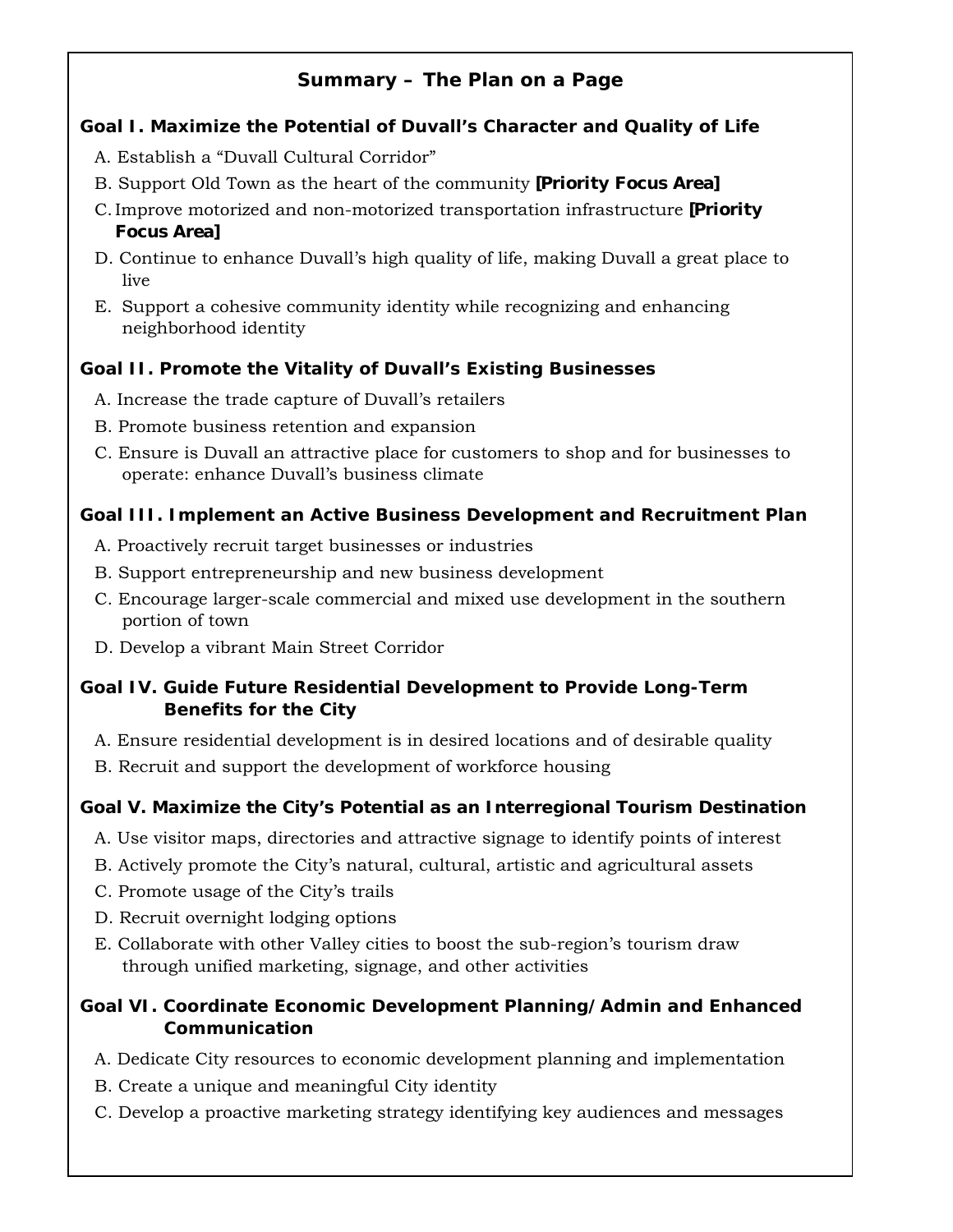#### **Goal I. Maximize the Potential of Duvall's Character and Quality of Life**

#### **Old Town**

Old Town Duvall is already described by many stakeholders as being the heart of the community, and with additional investment and coordination, it has tremendous potential as the City's focal point – both for residents and out-of-town visitors. Implementation of this Plan will create an Old Town environment which is charming, vibrant and pedestrian-friendly, with lots a community space, making it an attractive destination for people to spend time, eat, drink and shop. Coming to Old Town will be a cultural experience, with complementary public spaces, restaurants and businesses.

This enhancement of the Old Town environment will be accomplished through planning and coordination of the built environment; City investment in public spaces, amenities and aesthetic enhancements; business outreach; and collaboration and contribution by partner organizations, the community and the private sector.

#### **A. Establish a "Duvall Cultural Corridor" [Planning/Admin and Public Works]**

- 1. Create a cultural focal point in Old Town [further developed in Strategy B, below]
	- i. Prioritize development of a Community Center that could host cultural events and shows and/or a Town Square to provide community gathering space [Medium-term]
	- ii. Develop a high quality and unique market for farmers, artisans and craftspeople to sell their wares [short-term; Planning/Admin; partners include Farmers Market Committee; also referenced in Goal V, B, 1]
- 2. Facilitate the development of places artists can live, work and sell their goods, perhaps using the Thayer House [long-term; partners include Duvall Foundation for the Arts and Duvall Arts Commission]

#### **B. Support Old Town as the heart of the community [priority focus area; see sidebar]**

1. Create a unique and attractive ambiance and a rich cultural experience with inviting public spaces [Planning/ Admin and Public Works]



- Square as a central community gathering point, as well as additional public spaces [medium-term]
- a. Evaluate available properties including the Public Works Yard<sup>1</sup> and the adjacent property [shortterm]

-

<sup>1</sup> This yard is on Stella Street, west of Main Street. Options to be evaluated include a parking area and/or play area and/or plaza for families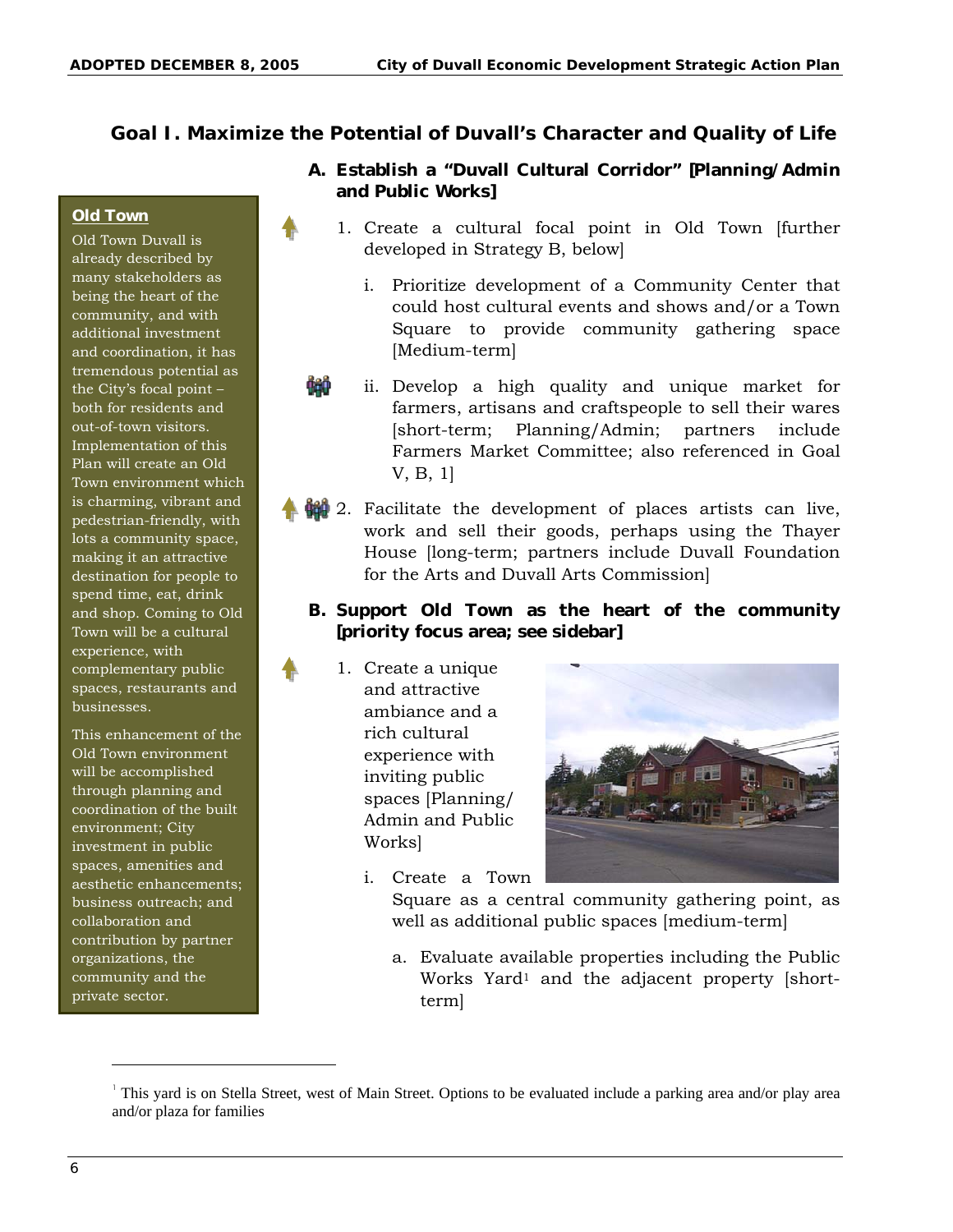- ii. Evaluate opportunities for a new City Hall facility in Old Town [long-term]
- iii. Develop a Community Center, perhaps in the old Library building, with indoor and outdoor public spaces [medium-term]
- iv. Invest in additional public amenities including public restrooms, benches and picnic tables [short-term and medium-term, as part of the Main Street Project]
- v. Invest in beautification efforts including streetlights, trees, and flower baskets [medium-term, as part of the Main Street Project]
- vi. Establish a public arts policy through the Arts Commission to enhance the Old Town environment and the community's cultural identity and sense of place [short-term; partners include the Duvall Arts Commission]

#### vii. Enhance

signage to draw tourists and residents to Old Town and to connect Old Town and other local features such as the riverside walking and



biking trail and McCormick Park [short-term; partners include King County and WSDOT]

- viii. Evaluate the feasibility of providing wireless Internet access in Old Town [short-term; also referenced in Goal III, B, 2]
- ix. Establish standards for the use of signs, striking a balance between maintaining an attractive streetscape and allowing businesses to market themselves [Planning/Admin; short-term]
	- x. Evaluate establishing a local Main Street program or incorporating elements of the Main Street approach in Old Town revitalization [short-term]

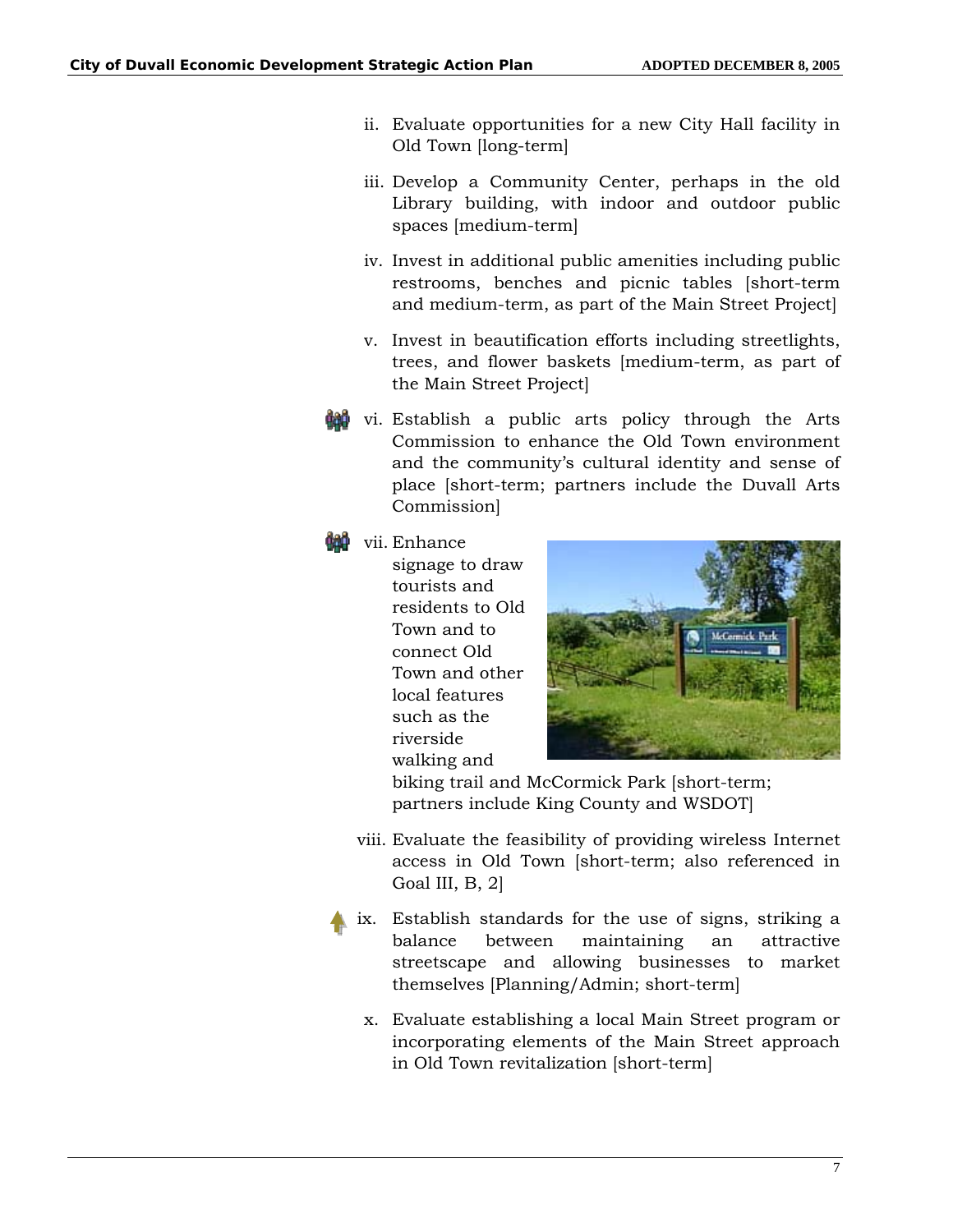- 2. Retain existing and attract new distinctive and desirable small businesses to Old Town [Planning/Admin]
	- i. Draw on themes of culture and active recreation
	- ii. Consider bike rental stores, art supply stores, dance schools, cafes, restaurants
- 3. Continue to implement the Downtown Subarea Plan [Planning/Admin]
	- i. Encourage additional housing north of Old Town, on the hill and in mixed use development
	- ii. Encourage development of small-scale office space for offices and service-oriented businesses
	- iii. Encourage the location of anchor tenants in Old Town, including retail and service businesses, entertainment venues and public services
- 4. Keep Old Town charming with appropriate building design when buildings are redeveloped or newly constructed [Planning/Admin]
	- i. Investigate innovative options for enhancing Old Town's aesthetic through City investment, redevelopment incentives, tax credits, grants, loans or other options [short-term]
		- ii. Encourage redevelopment of existing properties
			- a. Allow flexibility in code enforcement and impact fee assessment to facilitate development or redevelopment projects which advance the established vision for a high-quality, mixed use environment in Old Town
			- b. Encourage master planning for larger sites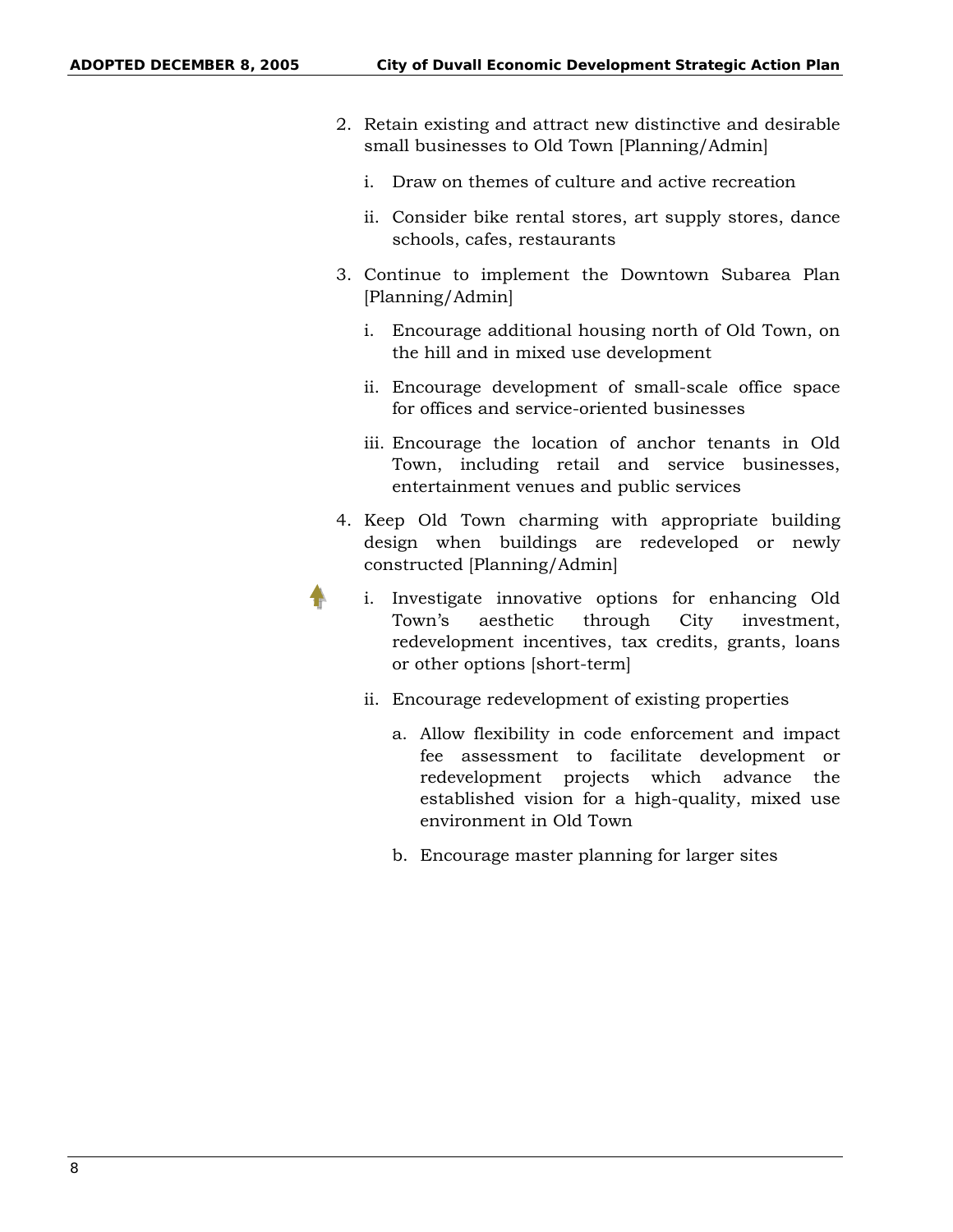#### **C. Improve motorized and non-motorized transportation infrastructure [Public Works]**

- 1. Address the impacts of current and future traffic patterns on accessibility, safety and the desired ambiance throughout town [Priority Focus Area]
- i. Slow Main Street traffic and invest in streetscape enhancements, working with local businesses to mitigate negative impacts of the project [mediumterm, as part of the Main Street Project]
- ii. Encourage the diversion of truck traffic around the City; working with King County and WSDOT proactively on future improvements [short-term]
- iii. Evaluate opportunities for adding parking on the east side of Main Street [short-term]
	- iv. Evaluate opportunities for recreational vehicle parking, including overnight options [long-term]
- 2. Improve pedestrian and bicycle connections
- i. Enhance pedestrian connections between residential and commercial centers [medium-term]
	- ii. Enhance and complete sidewalks along Main Street for the length of the City [medium-term; also referenced in E, 2, below]
- iii. Provide better pedestrian access between Main Street and the Community Car Park (Park and Ride) [shortterm]
	- iv. Enhance pedestrian access between the river and Main Street, by creating a walking art path to draw trail users to Old Town [short-term]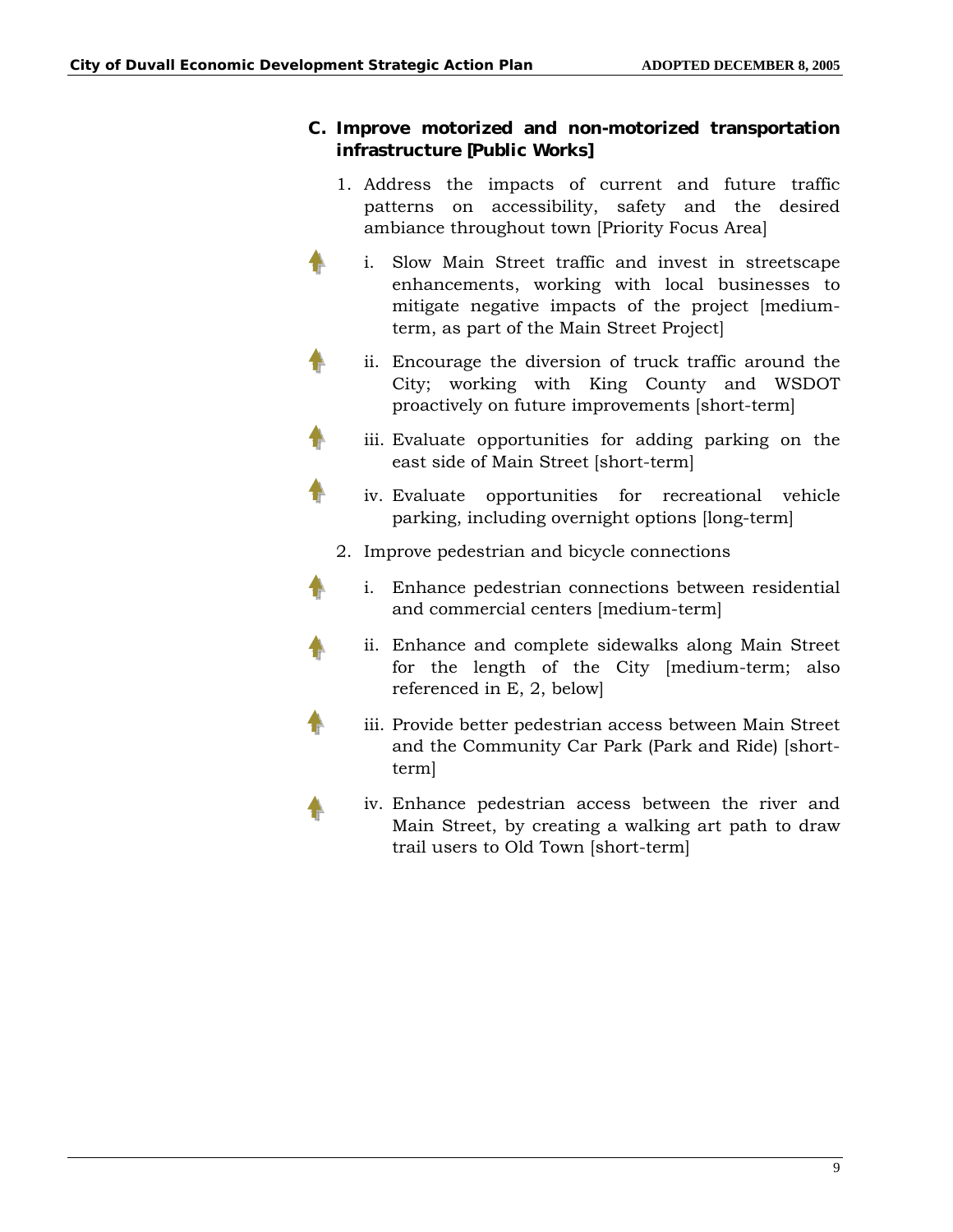- **D. Continue to enhance Duvall's high quality of life, making Duvall a great place to live [Planning/Admin and Public Works; short-term]** 
	- 1. Continue to invest in the City's parks and open spaces, creating a system of central properties and community parks
	- i. Update the Parks and Recreation



Element of the City's Comprehensive Plan [Planning/Admin]

- a. Evaluate creating a Parks and Recreation Department
- b. Encourage developers to incorporate quality landscaping, parks, open space areas and trails that connect neighborhoods
	- Allow developers to use sensitive areas as amenities for a development and for recreation as appropriate
	- Allow developers to receive credits for park fees by creating their own neighborhood parks
- c. Evaluate requiring parks when residential developments reach a certain size
- d. Develop a map of parks and trail connections desired in the future
- ii. Create additional trails to connect neighborhoods, through City investment or developer action
- 
- iii. Evaluate alternative uses for the area south of McCormick Park [Planning/Admin]
- 2. Encourage development of recreation facilities and fields attractive to City and Valley residents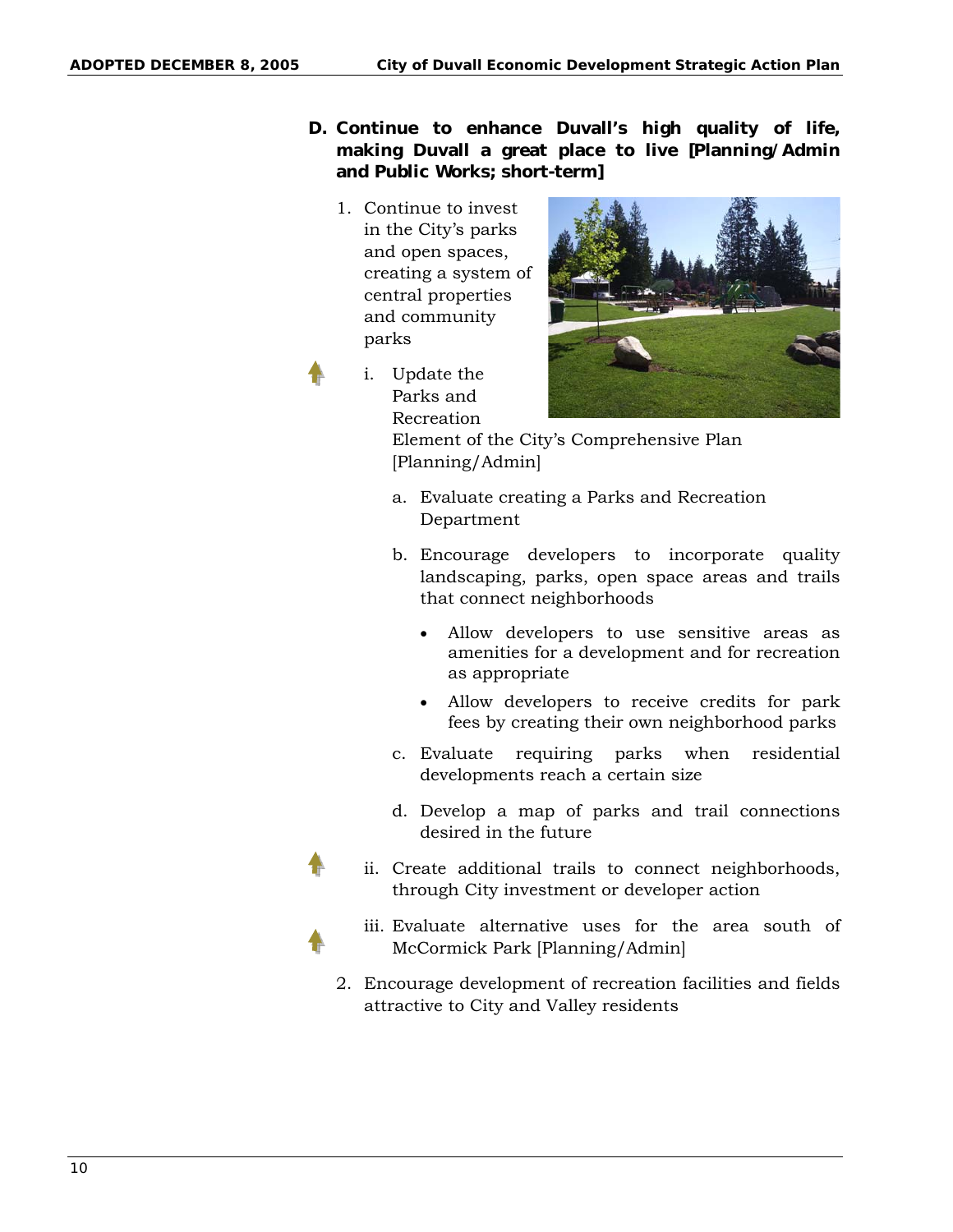#### **School and Community Group Projects**

Examples of projects at the school might include a mentor program, providing assistance with senior projects, assisting with curriculum development and doing in-class visits or presentations. Support of projects with community groups might include Eagle Scout projects.

#### **Neighborhood Grant Program**

Such a program could be modeled on one of the neighborhood grant programs in Bellevue. Such a program could allow a grant of \$500- \$5000 for community or economic development. Potential grantees could include a farmer's market, neighborhood park such as the basketball court on the detention vault on 278th or a kiosk construction.

- 3. Actively work with Riverview School District to provide support for projects and opportunities for partnering on projects [short-term; City Council; see sidebar]
	- i. If created, utilize the City's Parks and Recreation Department, to assist in the administration of related School District properties
	- 4. Be an accessible resource to support projects implemented by community groups [short-term; City Council; see sidebar]

#### **E. Support a cohesive community identity while recognizing and enhancing neighborhood identity**

- **1.** Work with community partners, including neighborhoods (i.e. homeowner's associations) to bridge cultural divides
	- i. Sponsor community events which bring people together
	- ii. Sponsor community conversations about various topics, including emergency management, economic development, public projects, etc.
	- iii. Support neighborhood groups
		- a. Create a neighborhood grant program that requires community participation for application and supports projects that complement the City Vision [Planning/Admin; short-term; see sidebar]
	- 2. Bridge geographic divides
		- i. Bridge the gap between Old Town and the south end of town by encouraging development along Main Street [Planning/Admin]
		- ii. Enhance and complete sidewalks along Main Street for the length of the City [Public Works; mediumterm; also referenced in C, 2, above]
		- iii. Use street furniture, banners and lighting to create a unified Main Street corridor [Public Works; also referenced in Goal III, D, 3]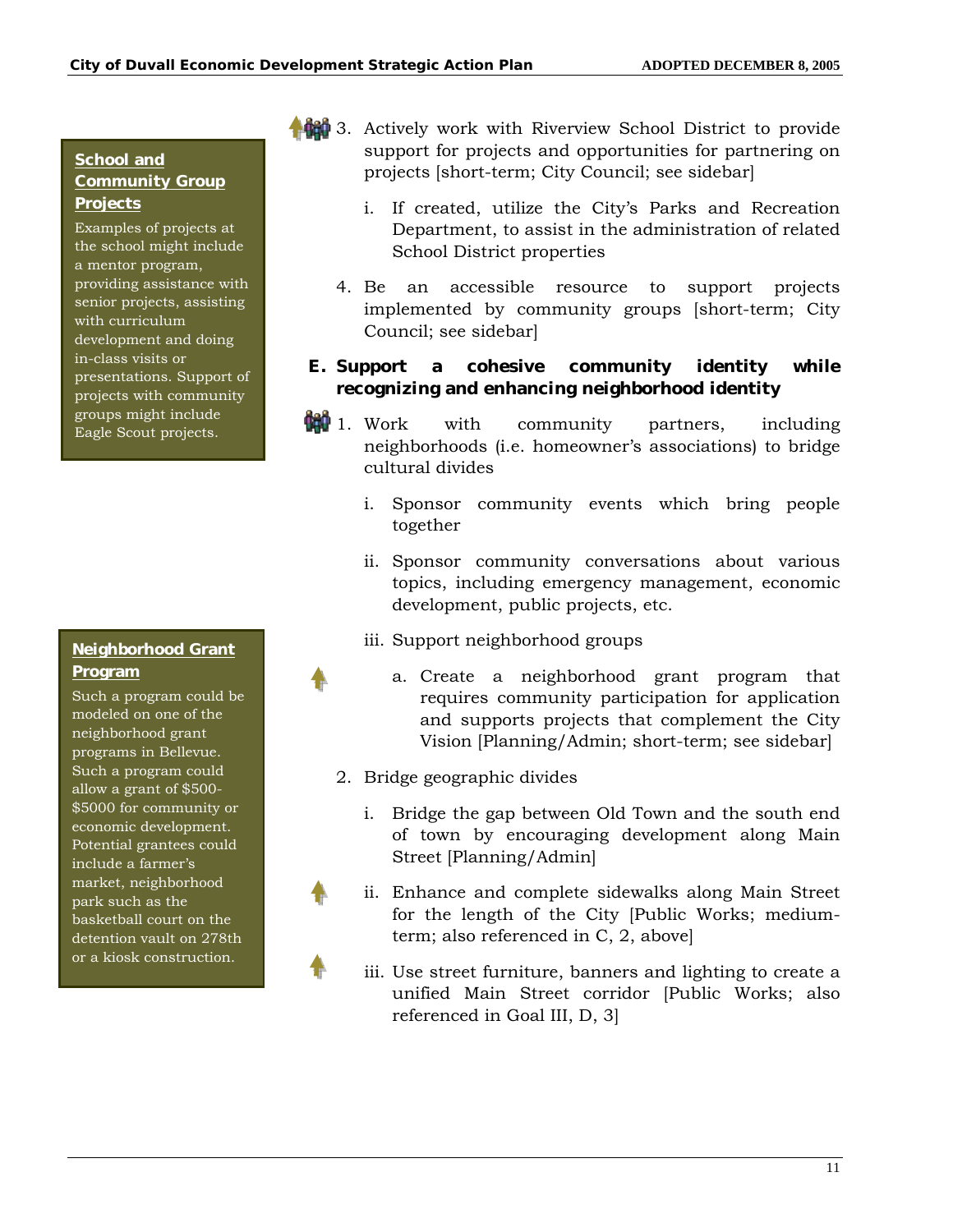## **Goal II. Promote the Vitality of Duvall's Existing Businesses**

#### **A. Increase the Trade Capture of Duvall's retailers**

- 1. Capture more spending by City residents and extend the geographic draw of Duvall retailers
	- i. Market Duvall and Duvall's businesses in the surrounding areas, including Redmond Ridge, the area between Cottage Lake and Duvall along the Woodinville-Duvall Road, and the lake communities east and southeast of Duvall



a. Create and widely distribute an artistic map showing the location of Duvall businesses, parks, and other places of interest [short-term; Planning/Admin]



- b. Consider creating a partnership with the Chamber of Commerce and other partners to market Duvall using creative and engaging promos highlighting Duvall products [short-term; Planning/Admin]
- ii. Encourage local residents to shop locally through education/marketing campaigns and by providing an environment and goods and services attractive to the local population
	- a. Engage in public outreach and education related to economic development by elected officials [City Council; short-term]
- 2. Attract spending by tourists [see Goal V]

#### **B. Promote business retention and expansion**

- 1. Provide information describing the findings of the economic development Planning/Admin process to existing businesses. Discuss what this information might mean to their specific business [Planning/Admin; short-term]
- 2. Partner with the Chamber of Commerce or other organizations to sponsor subsidized classes provided by the Small Business Development Center (or similar organizations) on marketing, advertising, bookkeeping, customer service, and other practical topics useful to small business owners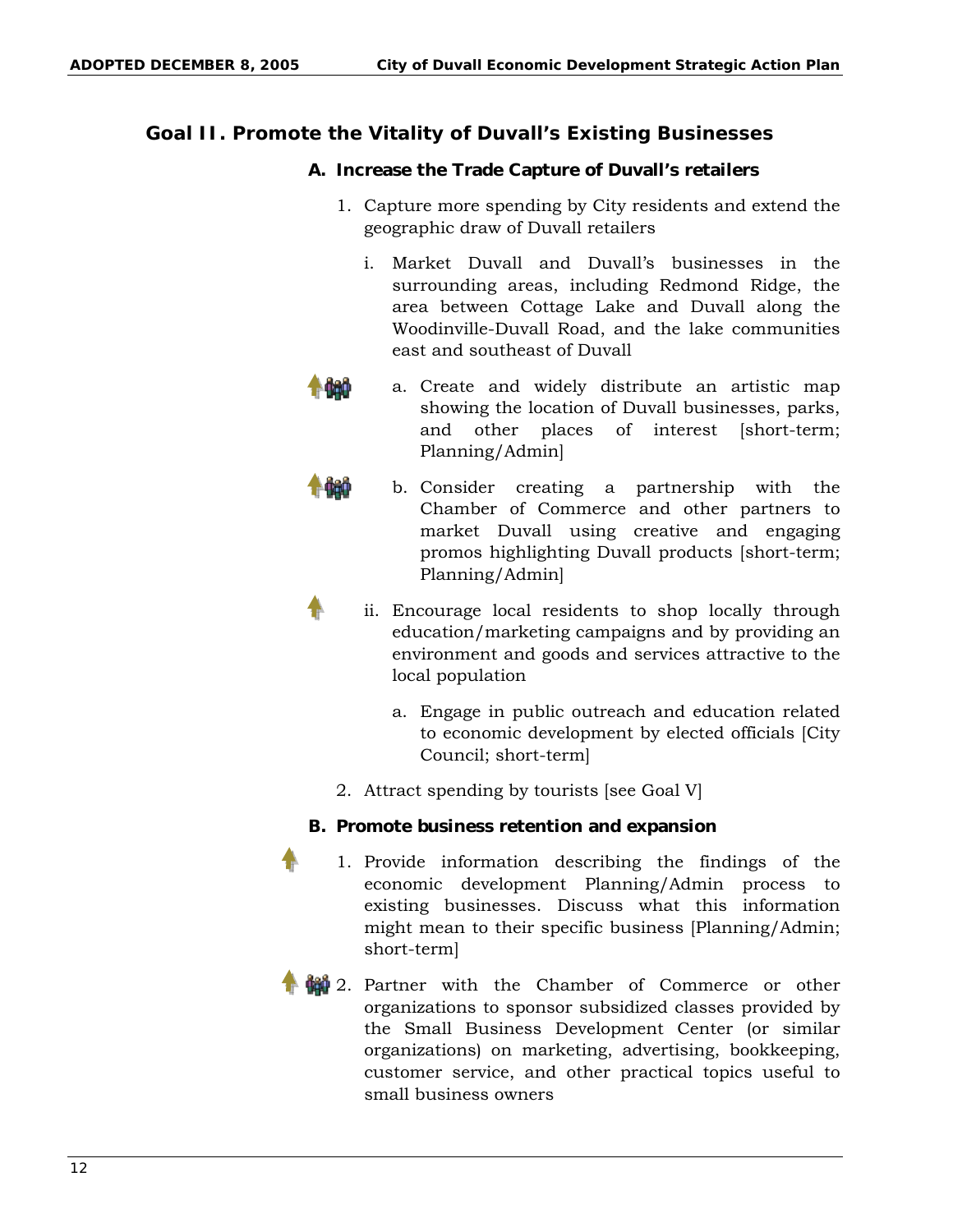

- 4. Work with Lake Washington Technical College to determine what classes would be most desired by local residents [Planning/Admin; short-term]
	- 5. Support the work of the Chamber of Commerce and other organizations in efforts to promote and grow City businesses.
		- i. Address issues of consistent hours, special events and other relevant issues.
		- ii. Develop specific strategies needed to help keep City businesses attractive and viable, including sponsoring special events and supporting festivals and celebrations in the City.
	- 6. Work with Old Town business and property owners to evaluate the desirability of creating a Main Street business association.
	- 7. Explore the creation of an economic development grant program for local businesses, including a façade grant program [Planning/Admin; short-term]

#### **C. Ensure is Duvall an attractive place for customers to shop and for businesses to operate: enhance Duvall's business climate**

- 1. Support a culture of customer service throughout City government [Mayor's Office; short-term]
- 2. Appoint an official staff and council liaison to the Chamber of Commerce [Mayor's Office/City Council; short-term]
	- 3. Examine the permitting and development processes for streamlining opportunities [Planning/Admin; shortterm]
		- 4. Evaluate joining MyBuildingPermit.com service of the E-Gov Alliance [Planning/Admin; short-term]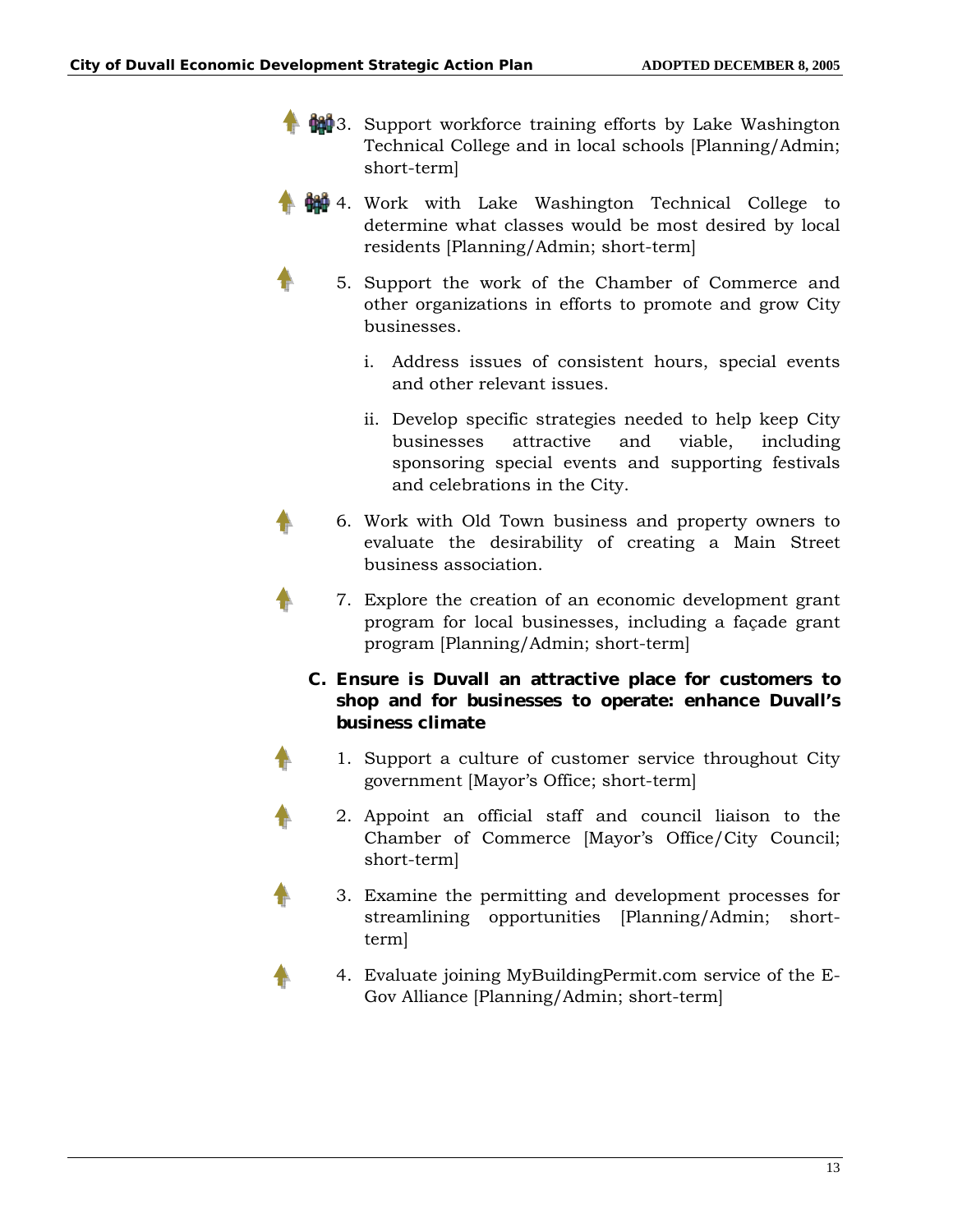

- 5. Formalize the City's business outreach efforts [Planning/Admin; short-term]
	- i. Solicit small business input and considering the impacts of City policies on small businesses
	- ii. Communicate proactively with business owners about upcoming City decisions or actions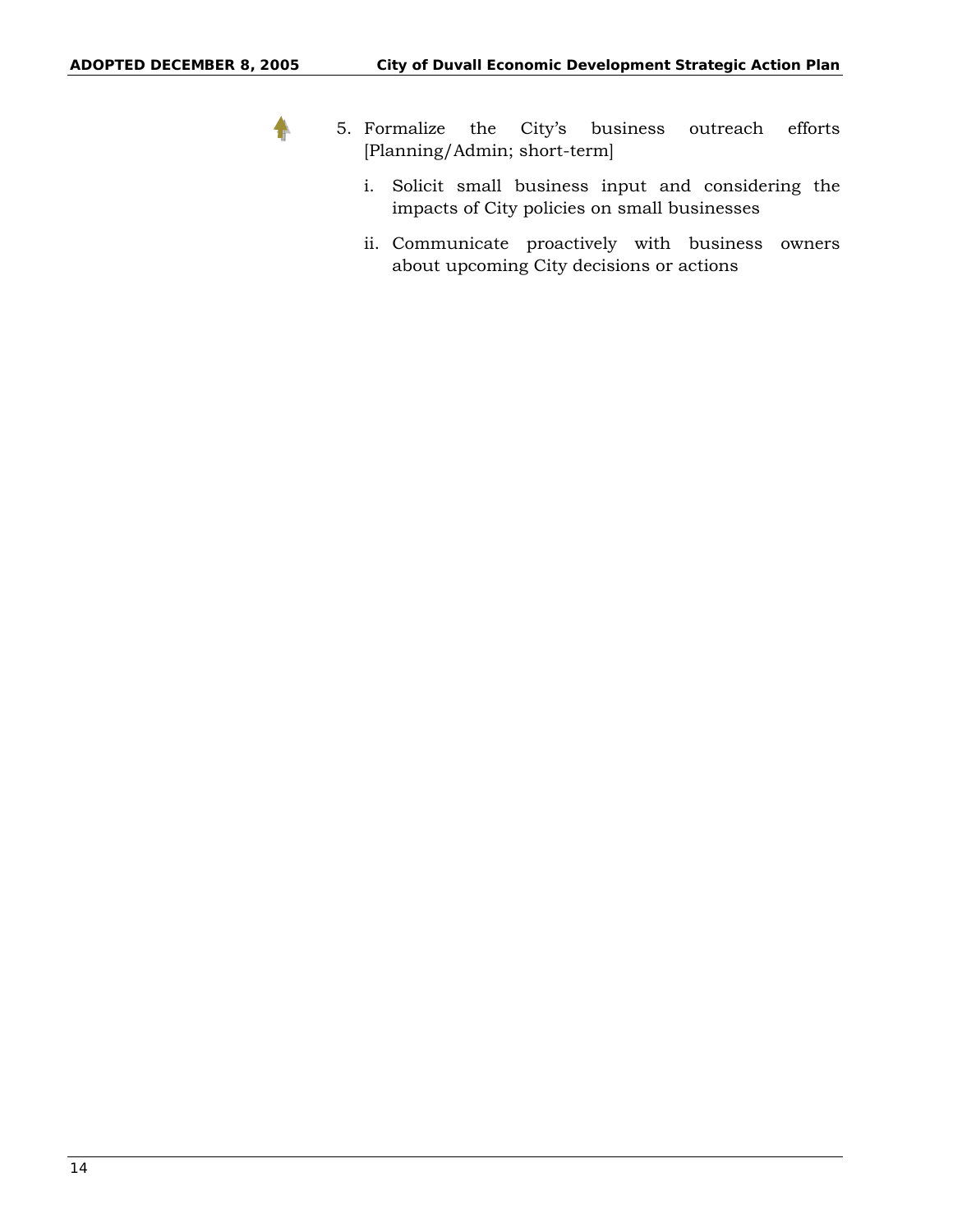#### **Goal III. Implement an Active Business Development and Recruitment Plan**



- **A. Proactively recruit target businesses or industries** 
	- 1. Establish and update a list of target businesses or industries, taking into account market realities and fiscal implications to the City, including:
		- Providers of daily goods
		- Restaurants: family-friendly and high-end
		- Cafes
		- Specialty grocers (e.g. health food store, Trader Joe's)
		- Specialized and boutique retail (e.g. vintage motorcycle store)
		- General retail (bookstore, office supply store)
		- Outdoor-oriented retail (e.g. bicycle sales/rental/repair)
		- Mid-scale office and industrial employers
		- Larger-scale retail
		- Entertainment venues
		- Overnight lodging
- 2. Form "tiger teams" to encourage expansion by existing businesses and recruit target businesses or industries [City Council; short-term]

#### **B. Support entrepreneurship and new business development**

- 1. Encourage the development of affordable flex-tech space for small businesses, including evaluating the possibilities for turning the Valley Tech Center into an incubator space
- 2. Evaluate the costs and benefits of providing wireless Internet access in portions of town, particularly the Old Town area [Planning/Admin/ Public Works shortterm; also referenced in Goal I, B, 1]

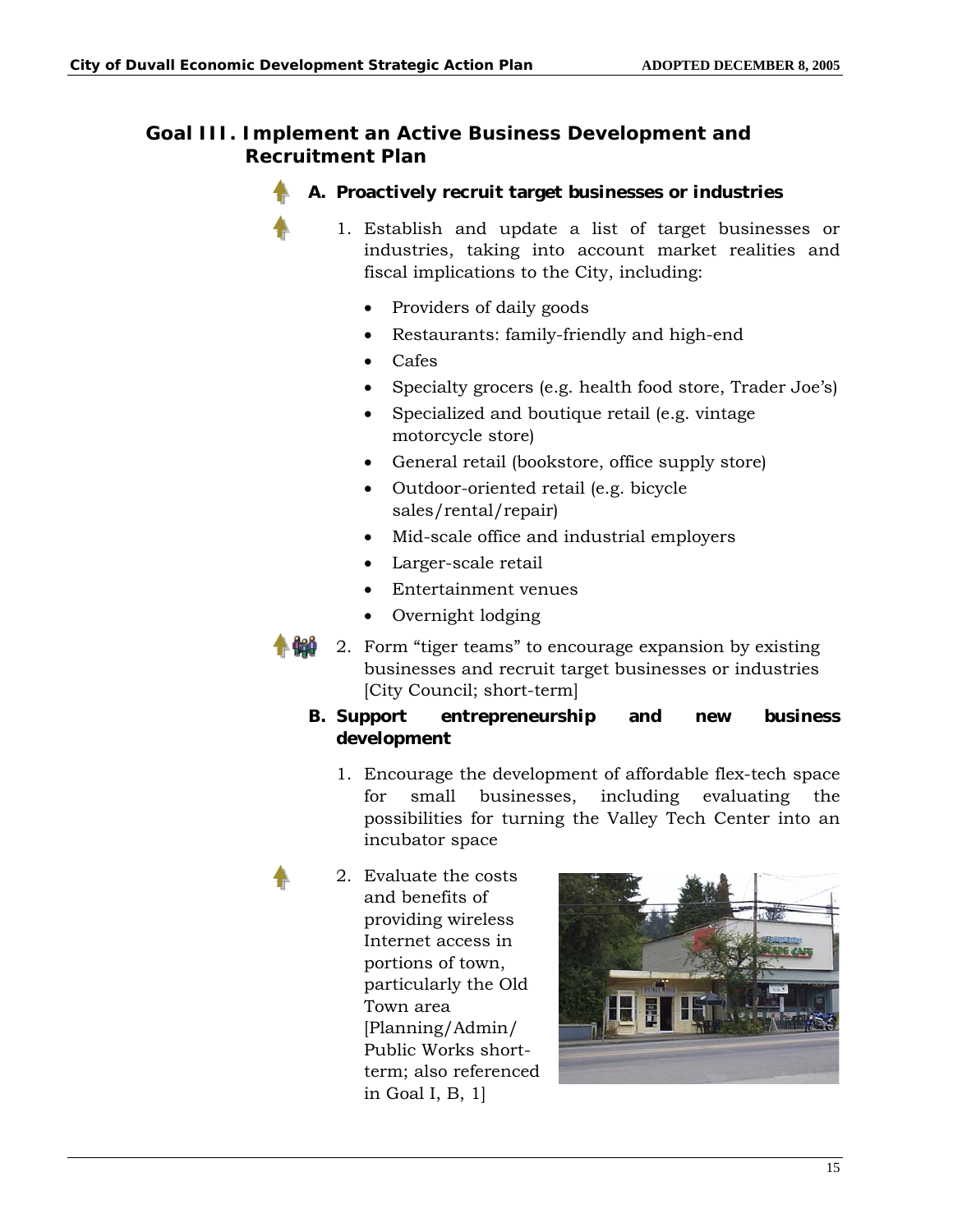- 3. Evaluate the provision of infrastructure to facilitate development of a business park south of Old Town [Planning/Admin/Public Works; long-term]
- 4. Facilitate connections between businesses and developers seeking available properties by joining the NWProperty.net service of the E-Gov Alliance [Planning/Admin; short-term]
- **C. Encourage larger-scale commercial and mixed use development in the southern portion of town** 
	- 1. Encourage new development to include attached high-quality mixed use rental or owner-occupied housing
	- 2. Allow larger office or industrial development



- 3. Maintain quality development through design standards
- 4. Consider a Planned Action SEPA/Master Plan for the South UGA [Planning/Admin; short-term]

#### **D. Develop a vibrant Main Street Corridor**

1. Encourage highquality mixed use centers, standalone office and industrial developments and an industrial or business park



- 2. Encourage development of flex-tech space
- 3. Use street furniture, banners and lighting to create a unified Main Street corridor [Public Works; also referenced in Goal I, E, 2]
- 4. Coordinate business outreach efforts, including façade grant program, with the physical enhancements planned as part of the Main Street Project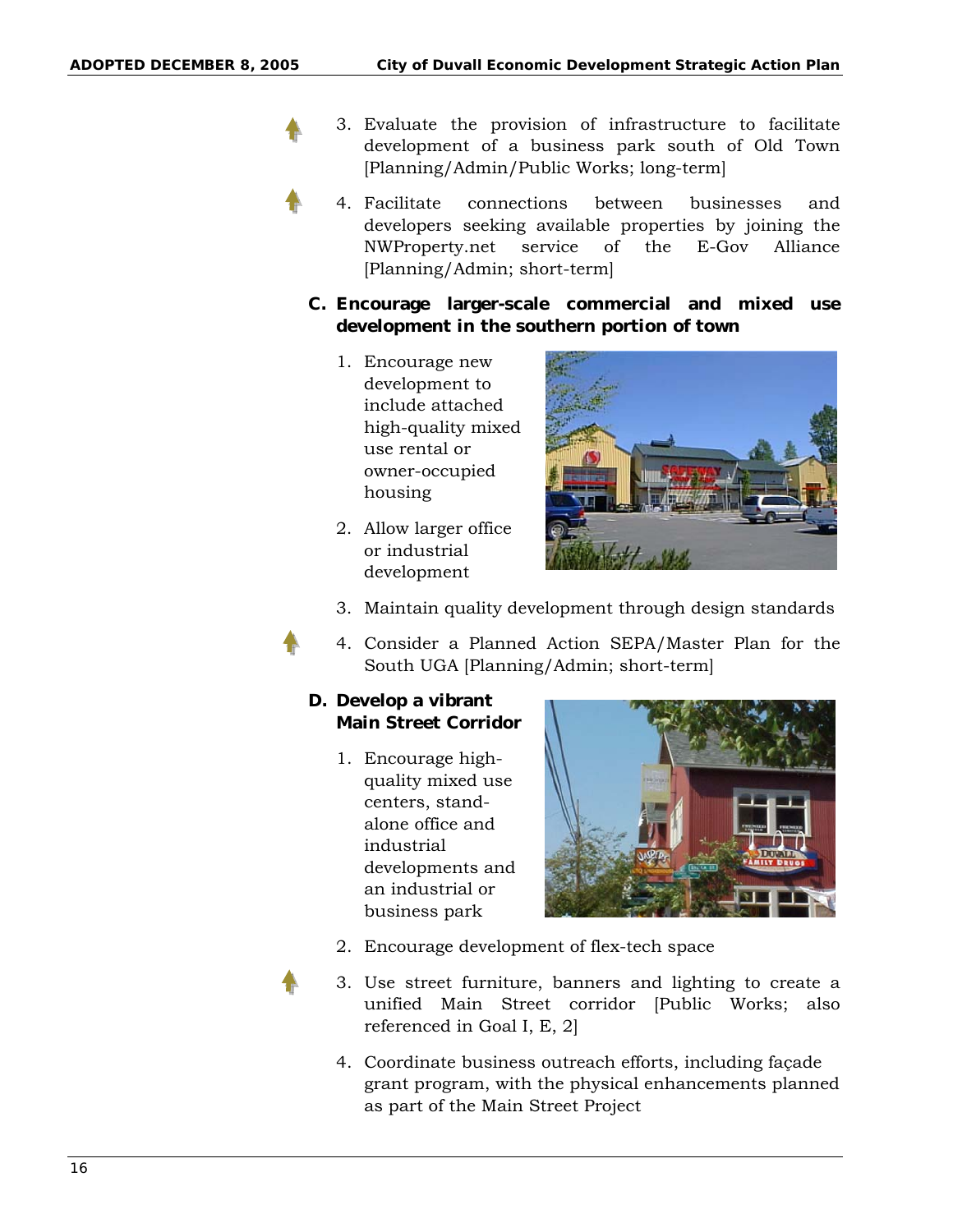# **Goal IV. Guide Future Residential Development to Provide Long-Term Benefits for the City**

#### **A. Ensure residential development is in desired locations and of desirable quality**

- 1. Implement a study to evaluate the residential capacity and/or commercial potential of the City's UGA-Reserve [Planning/Admin; long-term]
- 
- 2. Use zoning and infrastructure

investments to encourage the location of residential development close to existing and new retail centers, particularly in mixed use developments with design standards that encourage high quality

3. Utilize codes and design standards to ensure high quality design throughout the City and the development of neighborhoods that are well-planned and of an individual character that complements the rest of the **City** 

#### **B. Recruit and support the development of workforce housing**

- 1. Explore the feasibility and desirability of becoming a member of ARCH - A Regional Coalition for Housing
	- 2. Work with King County Housing Authority and other non-profits

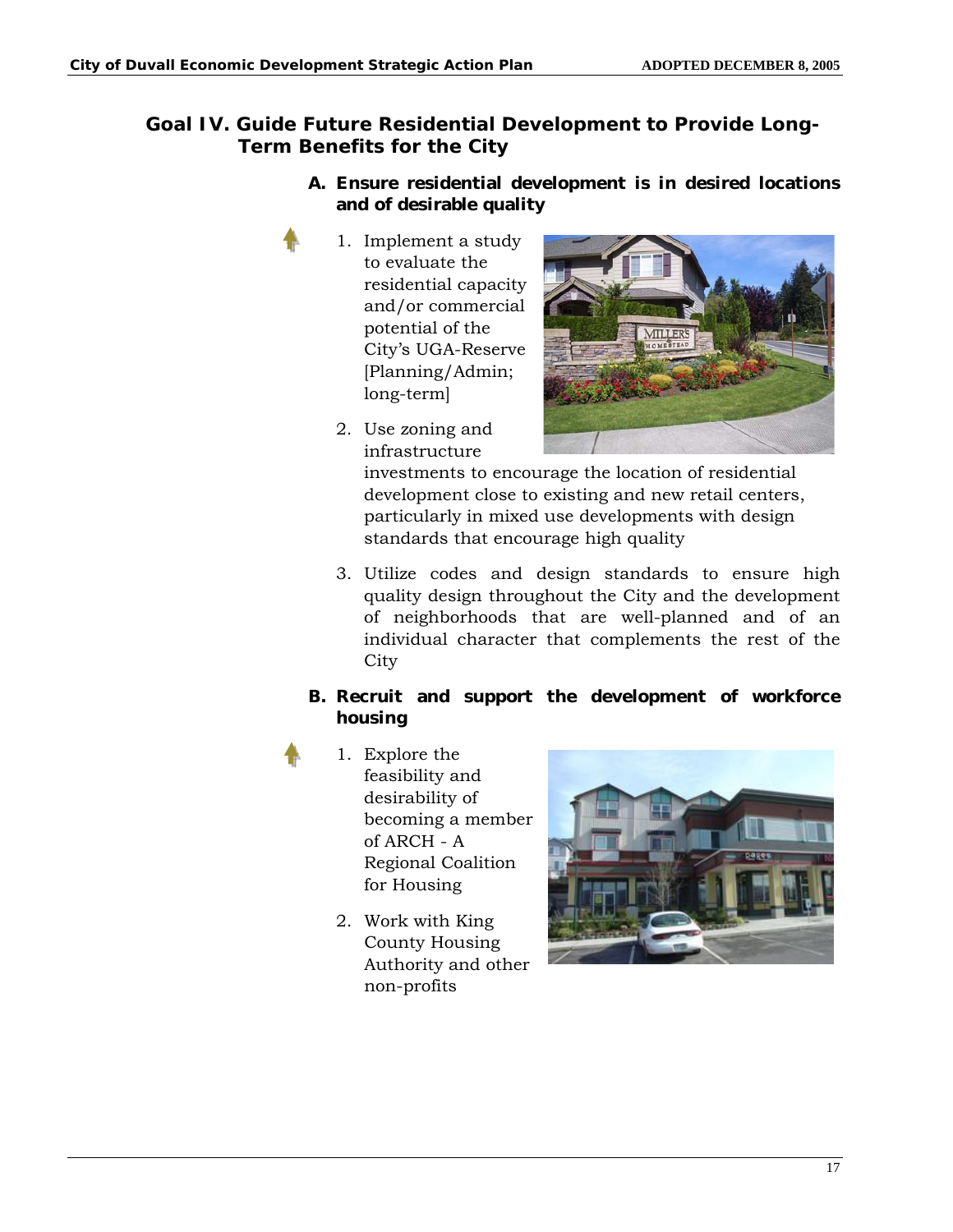## **Goal V. Maximize the City's Potential as an Interregional Tourism Destination**

#### **A. Use visitor maps, directories and attractive signage to identify points of interest**

- 1. Create a program that directs visitors to direct buying of locally made crafts and locally grown agricultural products
- i. Create a map, directory and distinctive signage linking points of interest in Duvall and the surrounding area. Use attractive signs consistent with the design used by other Snoqualmie Valley cities [Planning/Admin; short-term]

#### Feature the following:

- Duvall's Downtown and Cultural District
- Valley farms and art studios
- Wildlife and farmlands viewing in the Snoqualmie Valley
- Outdoor recreation opportunities, including the river, parks and trails
- 2. Create a gateway program to assist in the development of gateway signs and landscaping and take ownership of maintaining the gateway [Public Works; medium-term]
	- 3. Install information kiosks that are also works of art throughout the City [Planning/Admin/Public Works; short-term; also referenced in Goal VI, C, 2, ii]

#### **B. Actively promote the City's natural, cultural, artistic and agricultural assets**



 $\frac{1}{2}$  1. Support the development of a regular market featuring Duvall's agricultural products, crafts and arts [shortterm; Planning/ Admin and partners, including Farmers Market Committee; also referenced in Goal I, A, 1]



Photo courtesy of Serendipity Photography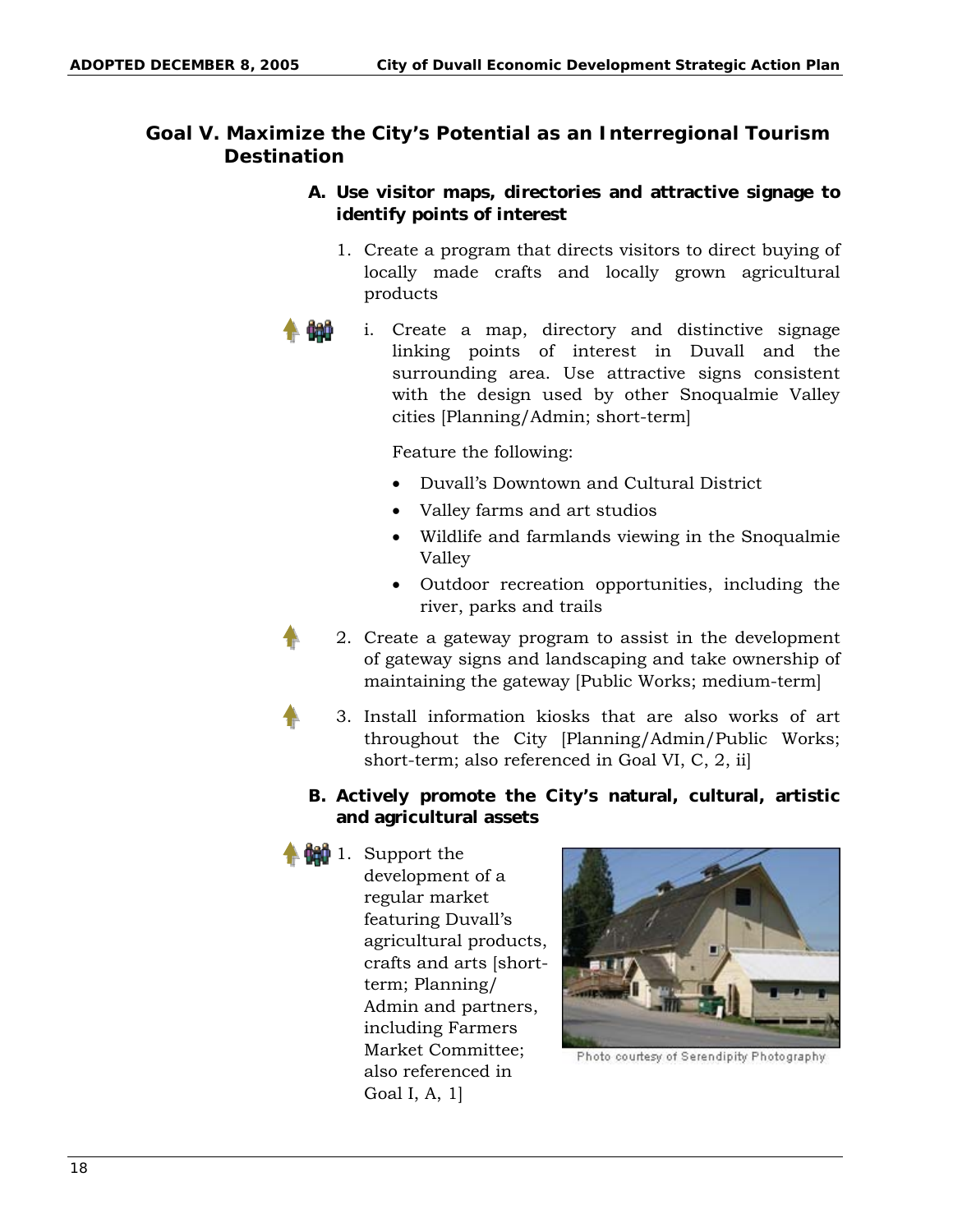- 2. Feature public art throughout the City [short-term; Arts Commission]
- **149** 3. Hold a City-Wide Art Show, working with local artists to open studios to visitors and create a guided driving map to those studios [Planning/Admin; short-term]
- **4.** Support through better advertising all City festivals including Sandblast, Quilt Day, Duvall Days, SummerStage and others [Planning/Admin; short-term]

#### **C. Promote usage of the City's trails**

- 1. Have a bike rental program and build awareness of the bike trail
- 2. Capitalize on nature hikes for kids and families drawing on Washington Trout and the Wilderness Awareness School and other local resources
- **D. Recruit overnight lodging options [Tiger Team; shortterm]**
- **E. Collaborate with other Valley cities to boost the subregion's tourism draw through unified marketing, signage, and other activities [Planning/Admin; shortterm]**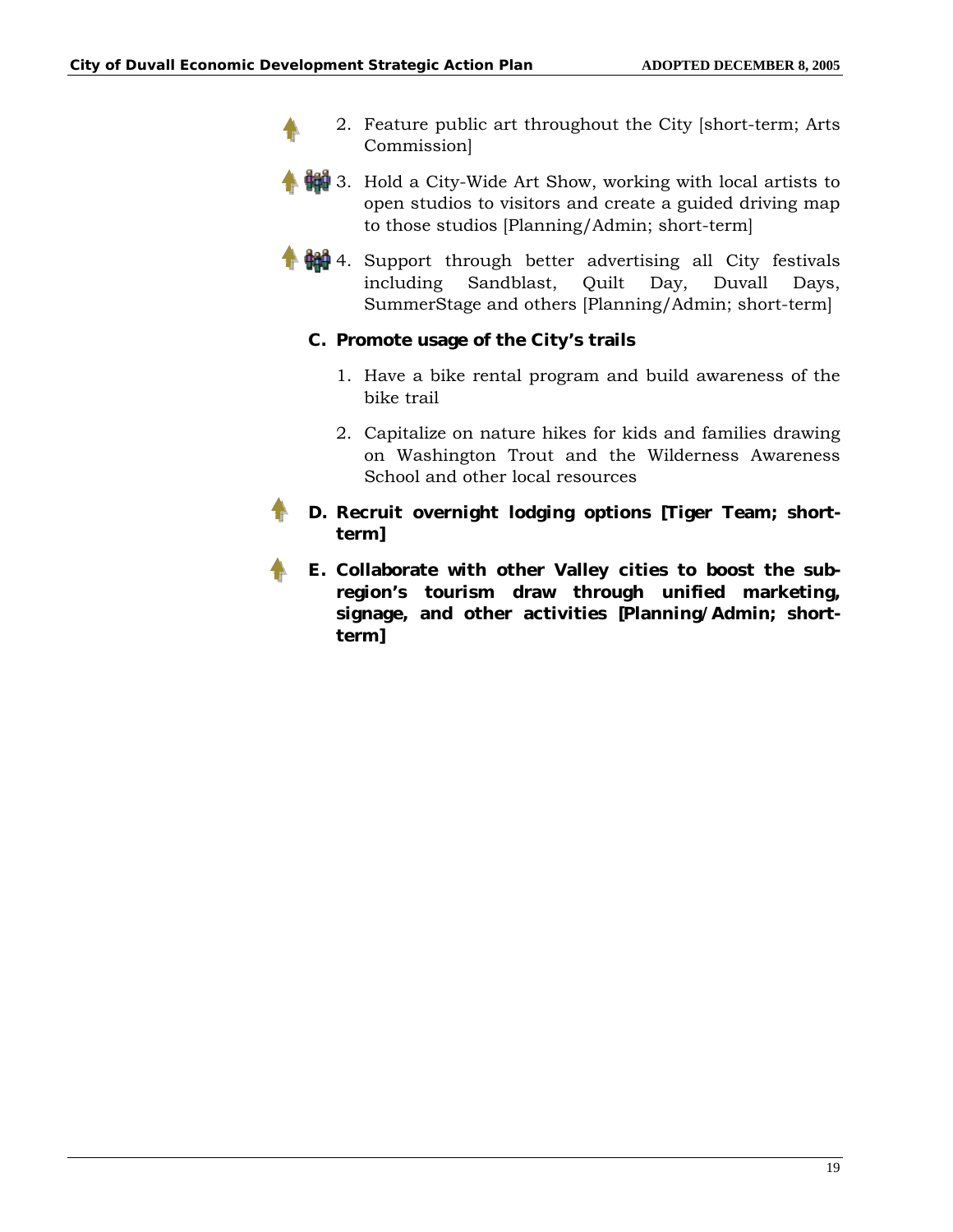# **Goal VI. Coordinate Economic Development Planning and Enhanced Communication [short-term]**

#### **A. Dedicate City resources to economic development planning and implementation**

- 1. Determine the organization and future role of the City's economic development body
	- i. Provide adequate resources, support, and recognition for the organization to succeed
	- ii. Ensure that all community leaders and organizations are members, affiliates, and/or supporters
	- iii. Set performance measures and track successes and failures in economic development implementation, communicating results to the community
- 2. Create a staff position to coordinate and implement economic development activities, with a part-time responsibility for special event management [City Council]
- 3. Create a workplan from the City's Comprehensive Plan [Planning/Admin]
- 4. Work with all City departments to utilize economic development as a decision-making screen [Planning/ Admin]
- 5. Communicate and coordinate with City partners to align City and partner economic development efforts [see sidebar]

#### **B. Create a unique and meaningful City identity**

- 1. Redesign the City's logo [Planning/Admin]
- 2. Ensure the City's identity is properly conveyed in all City and partner communications
	- 3. Develop and tell the "Duvall Story" as to who we are and why we are unique

#### **City Partners**

Current City partners include the Chamber of Commerce, the Riverview School District, the Rotary Club, local churches, City and other local boards and commissions, King County, development community, homeowners, Valley Cities, the Snoqualmie Tribe, and others.